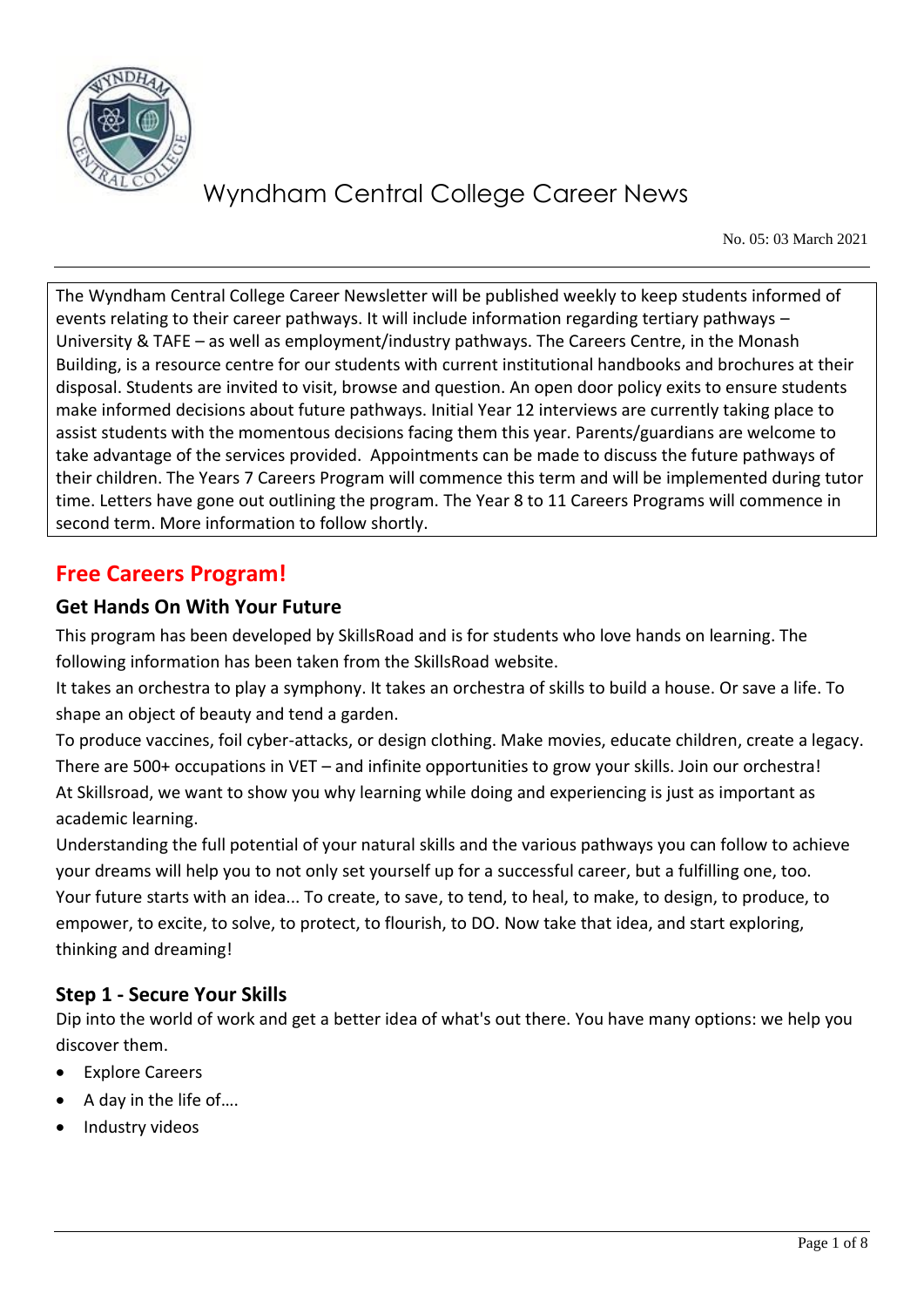

No. 05: 03 March 2021

### **Step 2 - Secure Your Strengths**

Explore your natural skills, passions and which industries, careers and education pathways are best for YOU

- Career quiz
- Job fit test
- 360 VR workplace

#### **Step 3 - Secure Your Space**

Be empowered to take the next step into the world of work and start forging your own path.

- Training and study
- Get ready to reset
- SkillsRoad jobs board

Access the program at [www.skillsroad.com.au/hands-on-your-future](http://www.skillsroad.com.au/hands-on-your-future)

### **Study Overseas**

Crimson Education is running series of webinars for students who would like to study at an overseas university in the future:

#### **US Application Breakdown**

Insights from a current student and US application experts 13 March,<http://bit.ly/2PmnfHT>

#### **UK Application Breakdown**

Insights from a UK admissions strategist 16 March,<http://bit.ly/3uKCRoJ>

### **How to get into Stanford, Cambridge and Beyond!**

Insights from US/UK application experts 31 March, 6pm,<http://bit.ly/3sK0QT8>

#### Read more about Crimson Education via [www.crimsoneducation.org/au/](http://www.crimsoneducation.org/au/)

### **Education USA**

Six U.S. universities & colleges have joined together to host a virtual session for Australian students hosted by EducationUSA. Students can tune in to hear directly from U.S. admissions specialists. The representatives will cover information on applications, finance, student life, college sports and more! The event will be held at 5pm on Tuesday 9 March. There are 100 places available. Register via http://bit.ly/3dGM4Z6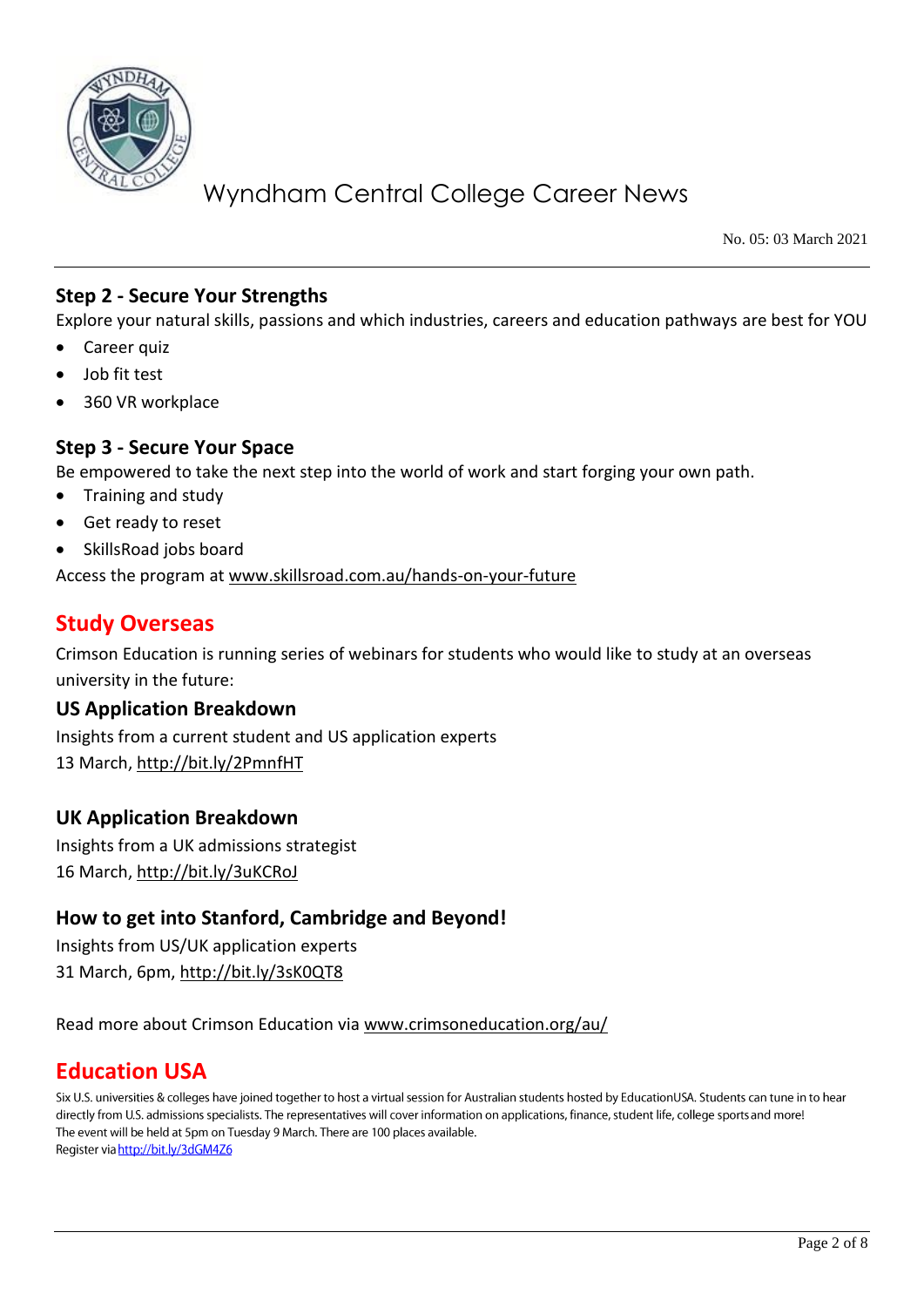

No. 05: 03 March 2021

### **Australian Defence Force - Gap Year**

Applications are now open: Current Year 12 students can apply for a 12-month position in the Air Force, Army or Navy to begin in 2022.

The following are examples of roles on offer:

#### **Navy**

- Mechanical Engineer
- **Mechanical Engineer Submariner**
- **Maritime Aviation Warfare Officer**
- **Maritime Warfare Officer**
- Maritime Warfare Officer Submariner
- Navy Sailor
- **Electronics Engineer**
- Electronics Engineer Submariner
- Maritime Logistics Officer
- **Helicopter Pilot**

#### **Army**

- Army Combat
- Army Officer
- **Army Support**

#### **Air Force**

- **Administration Assistant**
- Airforce Security
- Aviation Support Technician
- Cabin Crew (Flight Attendant)
- Warehouse Store person
- Airfield Defence Guard

#### **Start Your Application**

- Find a role you would like to apply for and click on the 'apply now' link at <https://bit.ly/2uW1hzI>
- Create an account
- Follow the steps to start your application and book the YOU Session.
- You will need to enter your personal details, complete a medical questionnaire, and upload your Year 10 – 12 academic reports.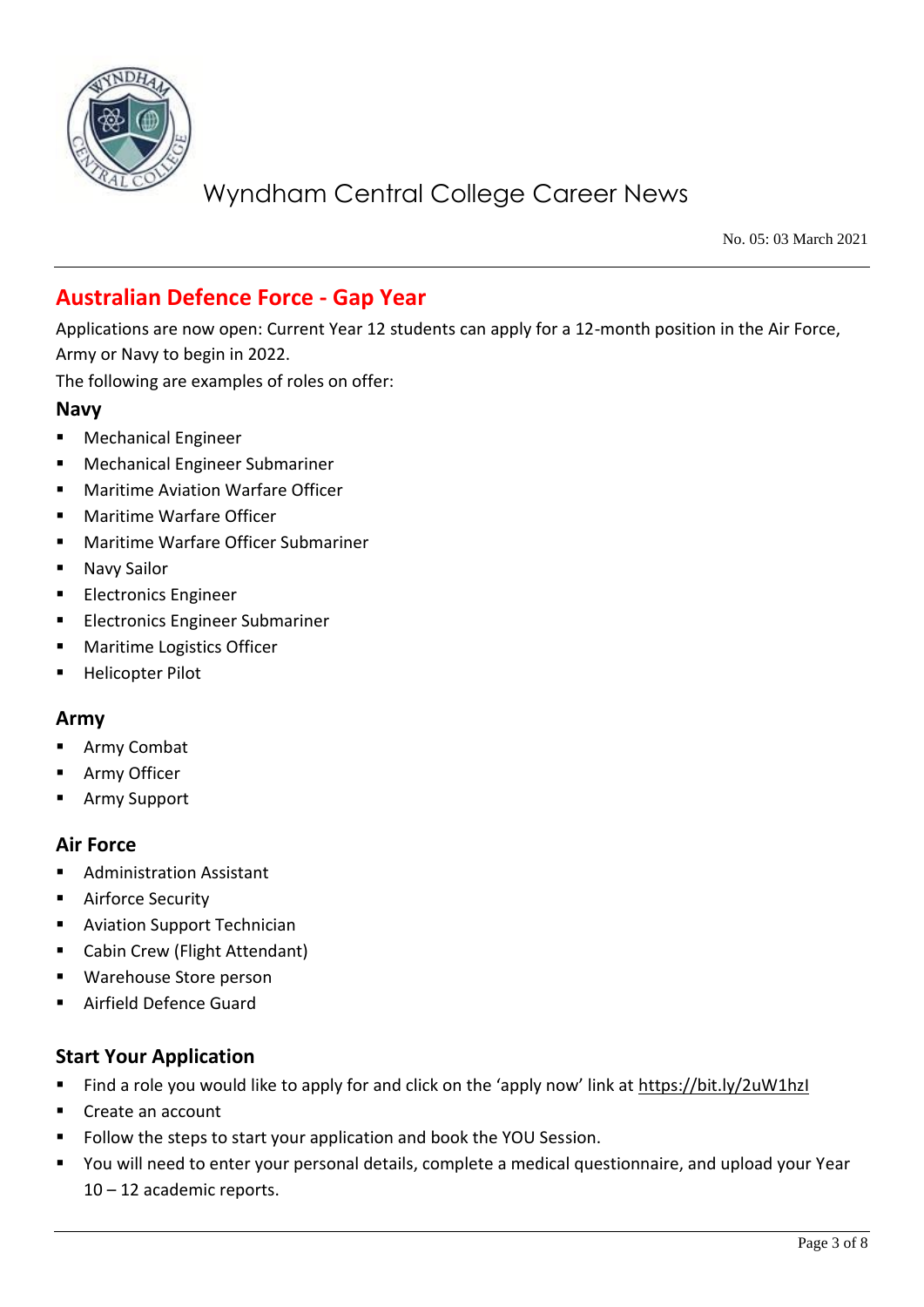

No. 05: 03 March 2021

### **Key Websites**

Information about the recruitment process - <http://bit.ly/2Tyn8Yp> Videos about the Gap Year program - <http://bit.ly/3aj2ty1>

### **Australian Defence Force Academy**

Students who would like to combine university study with a military lifestyle and career should consider applying for the Australian Defence Force Academy (ADFA), Canberra.

Students will receive a fully subsidised university degree from UNSW, a wage, and military training in the role you apply for.

Undergraduate degrees include:

- **Arts**
- **Business**
- Engineering Aeronautical, Civil, Electrical, and Mechanical
- Aviation
- **Computing and Cyber Security**
- **Science**

Civilians can also study at ADFA, Canberra. For information and to start your application, visit [www.unsw.adfa.edu.au](http://www.unsw.adfa.edu.au/)

### **Interested in Being a Flight Attendant?**

### **ADF Gap Year – Cabin Crew**

Did you know that you can apply for the Air Force Cabin Crew position as part of the Australian Defence Force Gap Year Program?

If successful, you will "provide safety, comfort, and in-flight service to passengers and crew on board specialised aircraft, whilst enjoying a fulfilling 12-month taste of life in the Air Force".

Applications are now open. For information and to register your interest, go to<https://bit.ly/2uW1hzI>

### **William Angliss - Flight Attendant**

If you don't want to join the Air Force for 12-months, you could consider studying the Certificate III in Flight Operations (Cabin Crew) at William Angliss, Melbourne,<https://bit.ly/2Hasrso>

It is advisable to check the job entry requirements for different airlines as you may need to meet requirements such as height, fitness and level of education.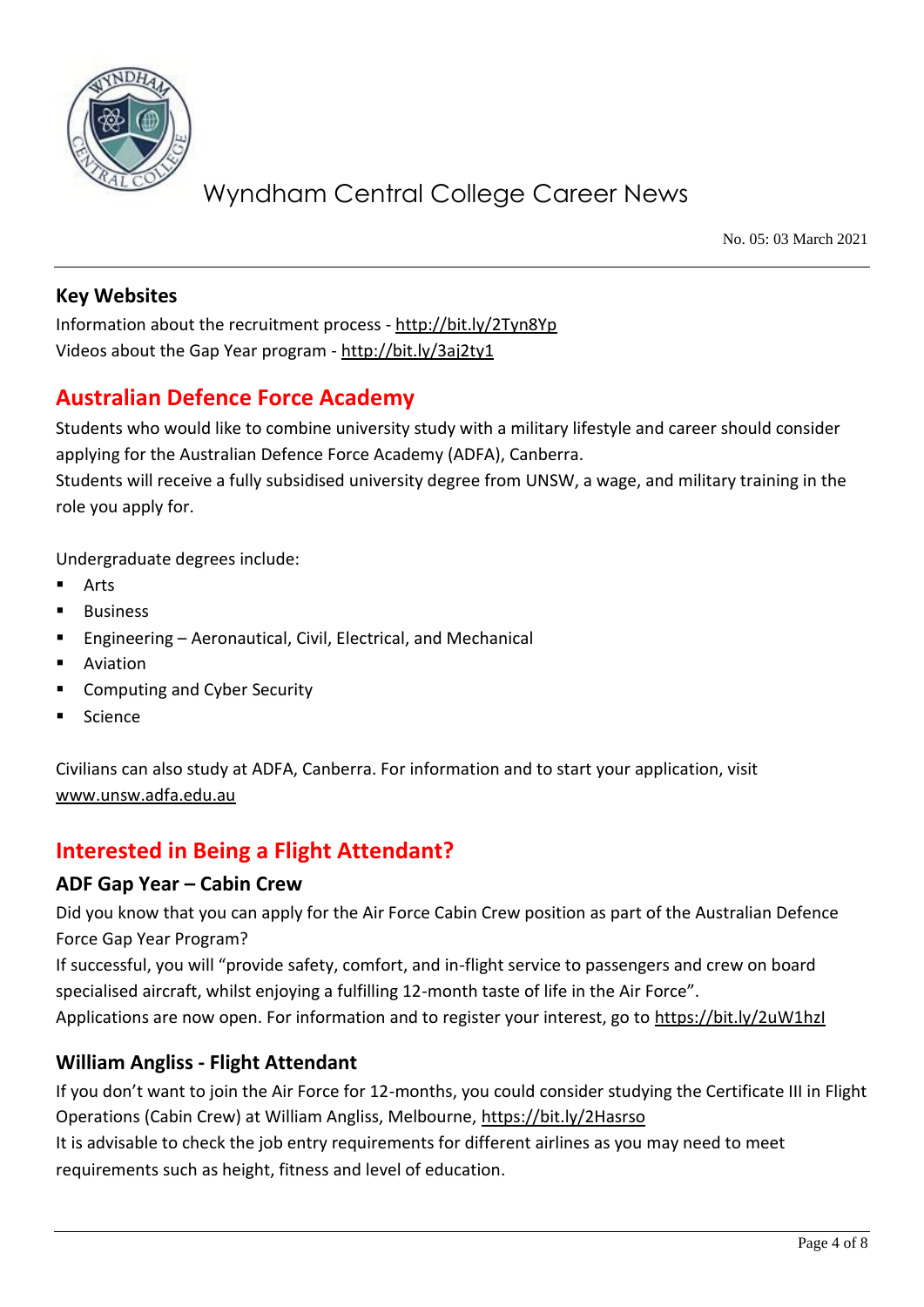

No. 05: 03 March 2021

Having a background in a customer service job is highly desirable (e.g., retail or hospitality), as well as being able to speak a second language.

### **University Scholarships for Year 12 High Achievers**

### **The University of Melbourne – The Hansen Scholarship**

If you are planning to study at The University of Melbourne in 2022, you should consider applying for the prestigious Hansen Scholarship. Stage 1 applications are now open and close on the 11<sup>th</sup> of March. You must be able to prove financial disadvantage to be eligible, <https://scholarships.unimelb.edu.au/hansen>

### **Australia National University (ANU) – Tuckwell Scholarship**

If you are planning to study at ANU in 2022, you should consider applying for the prestigious Tuckwell Scholarship. Applications are now open,<https://tuckwell.anu.edu.au/>

### **APPLY FOR UNIVERSITY NOW**

#### **Australia National University**

Year 12 students who are planning to study at ANU in 2022 (or defer their studies until 2023) are now able to apply for courses, accommodation and scholarships in the one online application direct to the university.

For information on dates and the admissions process, visit www.anu.edu.au

### **University of New England**

Applications are now open for the direct early entry program. It's free to apply and applications for Year 12 students will close Friday 17 September.

You will need a recommendation from your school to be eligible. Offers will be made in November before your final ATAR and results are released. For information and to start your application, visit [www.une.edu.au](http://www.une.edu.au/)

### **Careers with STEM**

#### **Careers with STEM: Indigenous**

This 20-page digital magazine celebrates the contributions of Indigenous people to STEM – historically, now and into the future. It also provides real-life STEM role models, STEM career pathways and inspiration for young Indigenous people.

<https://careerswithstem.com.au/read-it-here/>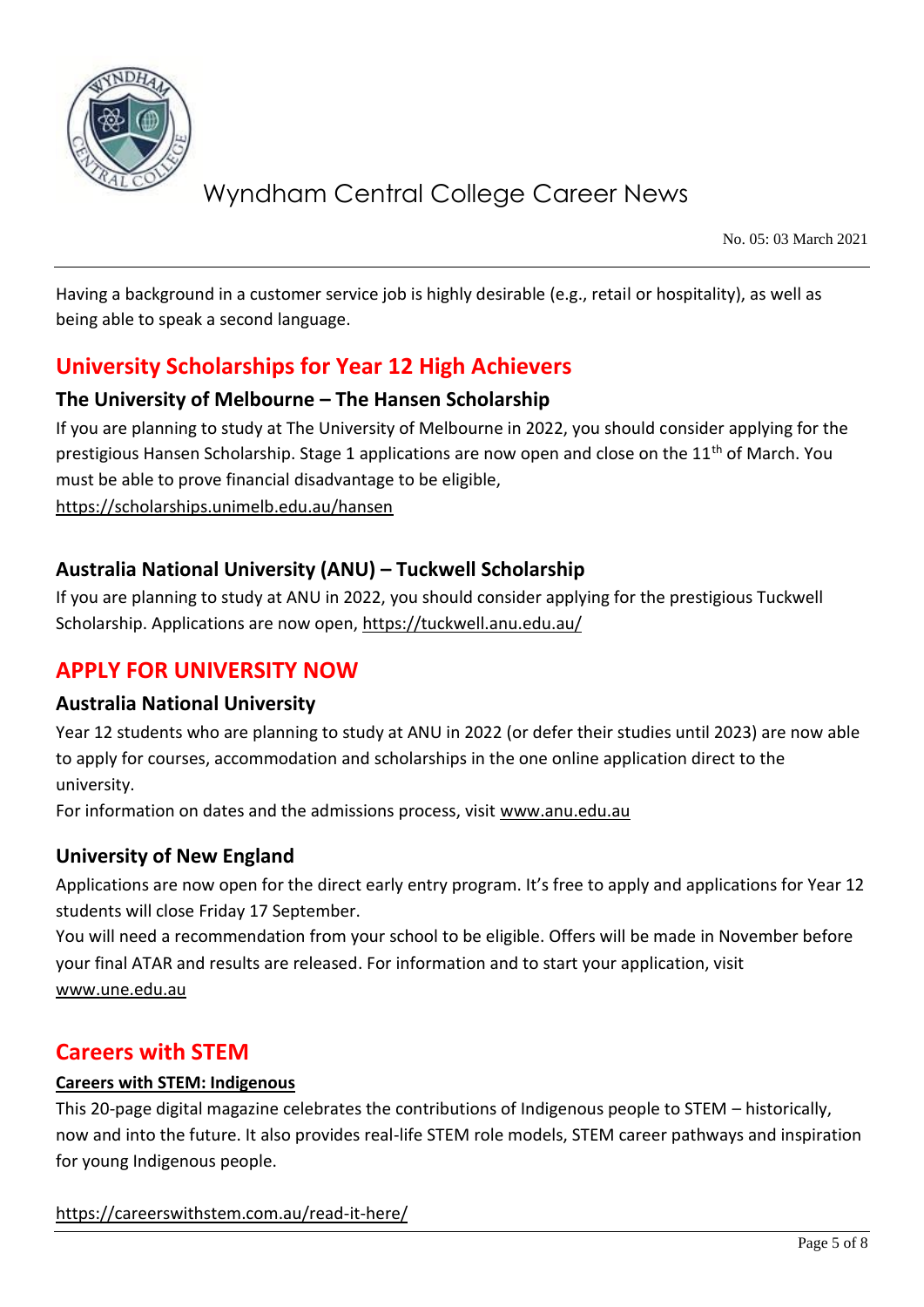

No. 05: 03 March 2021

### **[A-Z of Health Jobs](https://protect-au.mimecast.com/s/IIBJClx14Qcm4zMSGwtfAt?domain=refractionmedia.us7.list-manage.com)**

Kick off your career research with this handy  $A$  to  $Z$  list – which barely even scratches the surface of all the health jobs out there! Included is info on what to study after school, and links to career profiles in this area. There's a biomedical scientist, cardiologist, dietician, paediatrician and more that use STEM skills in their jobs every day. <http://bit.ly/3sLfUjH>

**What's That STEM Job?**

The Careers with STEM Job Kits are free downloadable 8-page e-mags which offer a complete introduction to individual STEM careers. Discover what a specific STEM job is all about, meet real people working in that job and find out what you can do right now to set your career on the right path. <https://bit.ly/2PqnP7D>

### **Do You Have a Passion for Science and The Ocean?**

Have you considered studying one of the amazing programs at the Australian Maritime College located in Tasmania? They offer courses in:

- Ocean & coastal seafaring
- Maritime engineering marine & offshore engineering; ocean engineering; naval architecture
- Marine Engineering
- Nautical Science
- Global logistics and maritime management

To learn about their programs, go to [www.amc.edu.au/](http://www.amc.edu.au/)

### **Dates For Your Diary**

#### **MARCH**

Defence Force – Information Sessions Various dates and locations [www.defencejobs.gov.au/events](http://www.defencejobs.gov.au/events)

- **4** Doctor of Medicine Information Session (online) Charles Sturt University <https://engage.csu.edu.au/medicine-info-nights>
- 7, 13, 3-day UCAT Workshop (online)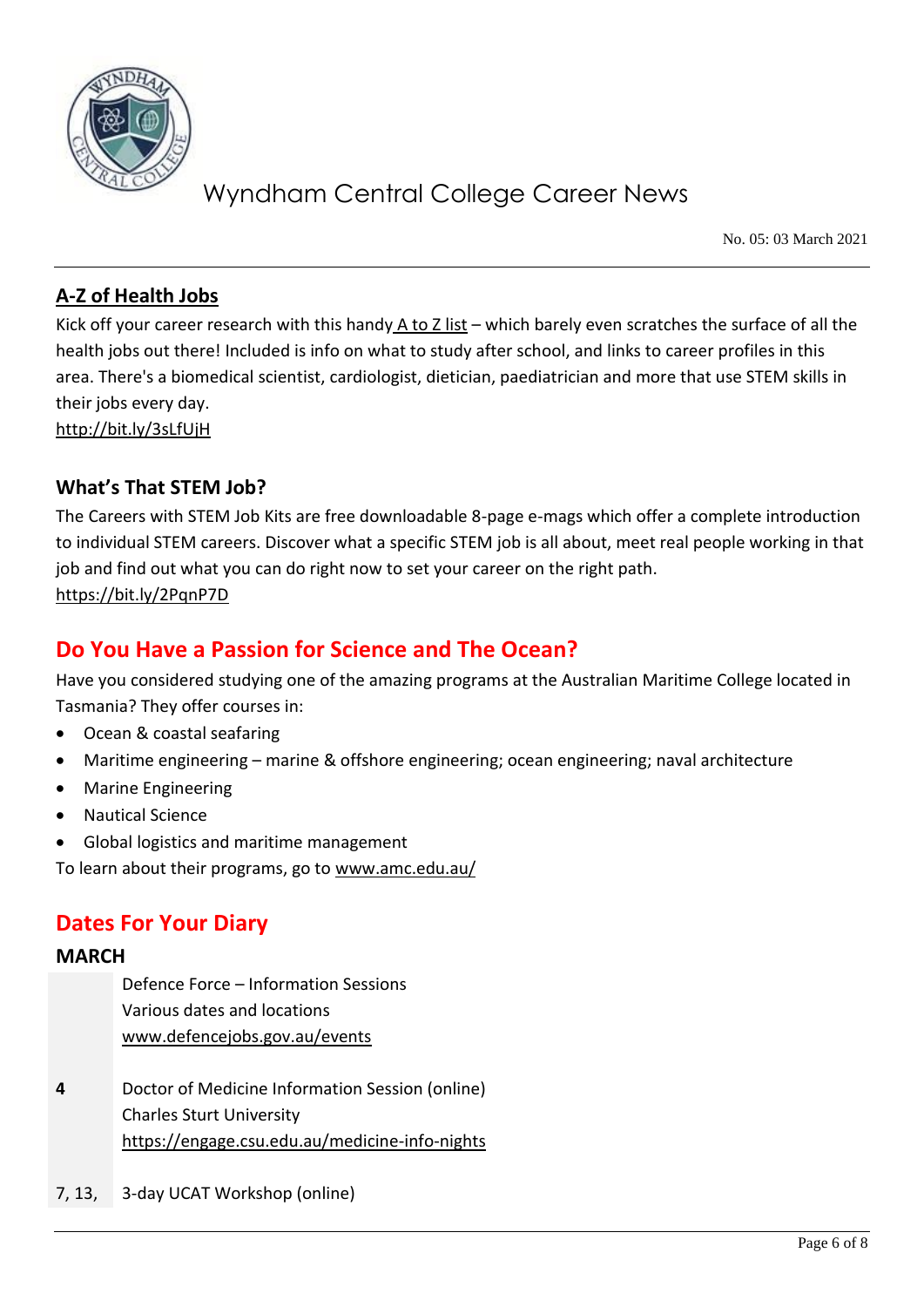

No. 05: 03 March 2021

| 14           | MedEntry<br>www.medentry.edu.au                                                                                                                                                        |
|--------------|----------------------------------------------------------------------------------------------------------------------------------------------------------------------------------------|
| 8, 27        | <b>UCAT ANZ</b><br>National Institute of Education<br>8: free webinar on the UCAT ANZ and pathways into<br>medicine<br>27: Intensive UCAT training workshop - online<br>www.nie.edu.au |
|              | 10, 17 Victoria Police Information Sessions<br>10: Sale   17: Online<br>www.police.vic.gov.au/police-information-sessions                                                              |
| $16 -$<br>31 | Victoria University<br>Webinar Series - showcasing a wide variety of courses.<br>https://study.vu.edu.au/ug-webinar-series                                                             |
| 17           | Year 12 Medicine Information Evening (online)<br>University of New South Wales (UNSW)<br>http://bit.ly/3sKegih                                                                         |
| 23, 30       | <b>Explore Days</b><br><b>Charles Sturt University</b><br>23: Wagga Wagga   30: Albury-Wodonga<br>https://study.csu.edu.au/life/events/explore-day                                     |
| 25           | Careers in the Maritime Industry<br>Online webinar. Please see your Careers Adviser for<br>information                                                                                 |
| <b>APRIL</b> |                                                                                                                                                                                        |
| 20,          | Australian Catholic University - Talk with Industry Series                                                                                                                             |
| 21, 22       | (online)<br>20: Talk with Nursing, Midwifery and Paramedicine - 6 -<br>7pm                                                                                                             |